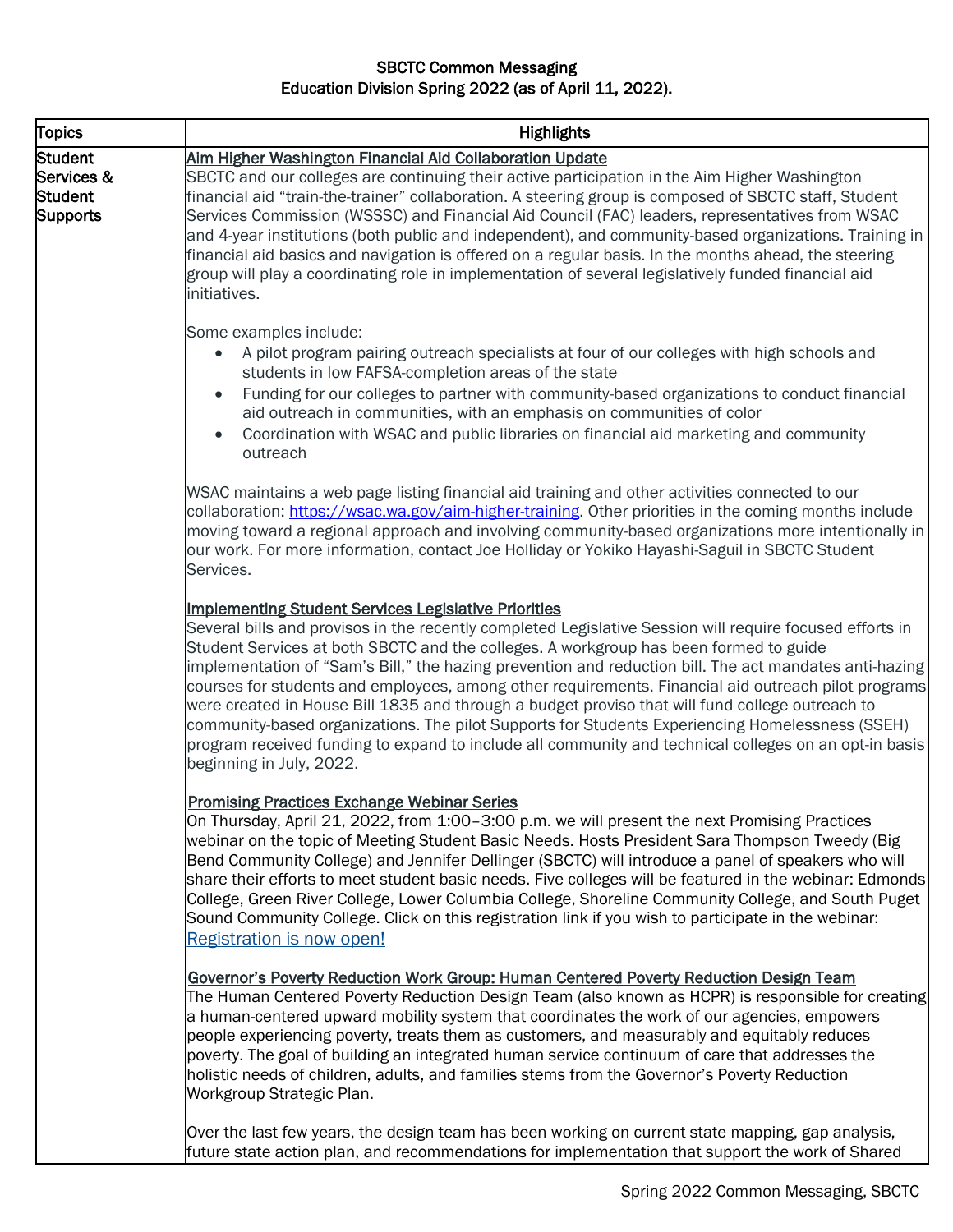Outcomes, Updating Standard of Need, Universal Intake, Increasing Cash Assistance, Smooth On and Off Ramps, and Instilling Hope and Resilience. Committees have finalized their recommendations for each of these focus areas. Project managers will work with agency sponsors to convey the recommendation to the Governor's new sub-cabinet focused on Intergenerational Poverty Reduction.

### Basic Food Employment and Training (BFET)

The Food and Nutrition Service (FNS) has recently released guidance allowing states to use SNAP Employment and Training Funds to provide subsidized wages to BFET participants in work-based learning activities. Recently, the Department of Social Health Services (DSHS) convened a work group with representatives from colleges, community-based organizations, and the SBCTC to write Washington's plan for implementation of these new qualifying activities such as apprenticeships and internships. The plan has been sent forward to FNS for review and feedback with the goal of having the plan included in the FY23 BFET State Plan. The Student Support Programs SBCTC team will continue to provide ongoing updates.

### Supporting Students Experiencing Homelessness (SSEH) Pilot

Currently, there are 8 community and technical colleges and 4 public baccalaureate institutions participating in a pilot established by the Washington State Legislature to provide accommodations to students experiencing homelessness or were in foster care at the time of high school graduation. Participating colleges include: Clark College, Edmonds College, Highline College, Lower Columbia College, South Puget Sound Community College, Walla Walla Community College, Wenatchee Valley College, and Yakima Valley College. In the 2022 legislative session HB 1601 sponsored by Representative Leavitt became a proviso in the house, senate, and governor's budget and funding will be available for all Community and Technical Colleges across the state. It is anticipated that colleges will need to apply for SSEH funding for FY23. Information on how to access the funds will be available soon.

### WorkFirst Delivery Agreement

The WorkFirst Delivery Agreement (WFDA) FY23 grant application has closed and grant applications are currently under review for feedback and approval. The SBCTC has merged the recent addition of the Student Support Funds into the WFDA application for WorkFirst to streamline college's ability to request funds to support their program and students. The Department of Social Health Services (DSHS) has increased the annual limit for Student Support Funds from \$3,000 per student to \$5,000 per student. Costs covered are tools/supplies, transportation, testing, clothing, medical, personal hygiene, and emergency costs. The FY23 grant funds will be available July 1st, 2022.

## Mental Health Counseling and Services Pilot Program

The four pilot colleges (Grays Harbor College, Lake Washington Institute of Technology, North Seattle College, and Wenatchee Valley College) have completed their first six months of the grant. Colleges have been focused on implementing strategies to increase student access to mental health counseling and services. Early achievements include expansion of a college CARE team, quarterly assessment of counseling services, collaboration with Student Life to enhance dialogues about mental health, and broadening community partnerships. Each college has hired additional mental health counselors or sought out tele-behavioral-health options for students. The pilot colleges are developing strong data collection strategies to further inform their strategies and to serve as a guide for other colleges. For more information, contact [Christine McMullin](mailto:cmcmullin@sbctc.edu) at SBCTC.

#### Students of Color Conference

The Multicultural Student Services Directors Council (MSSDC) is sponsoring the 32nd annual Students of Color Conference on April 21-22, 2022. The conference will be held virtually and students from our 34 colleges will take part in the conference theme, "Cancel Misinformation: Regain Truth," for two days of learning, empowerment, and dialogue. The conference is guided by five pillars: identity development, awareness of others, skills development, social justice and social activism, and personal development.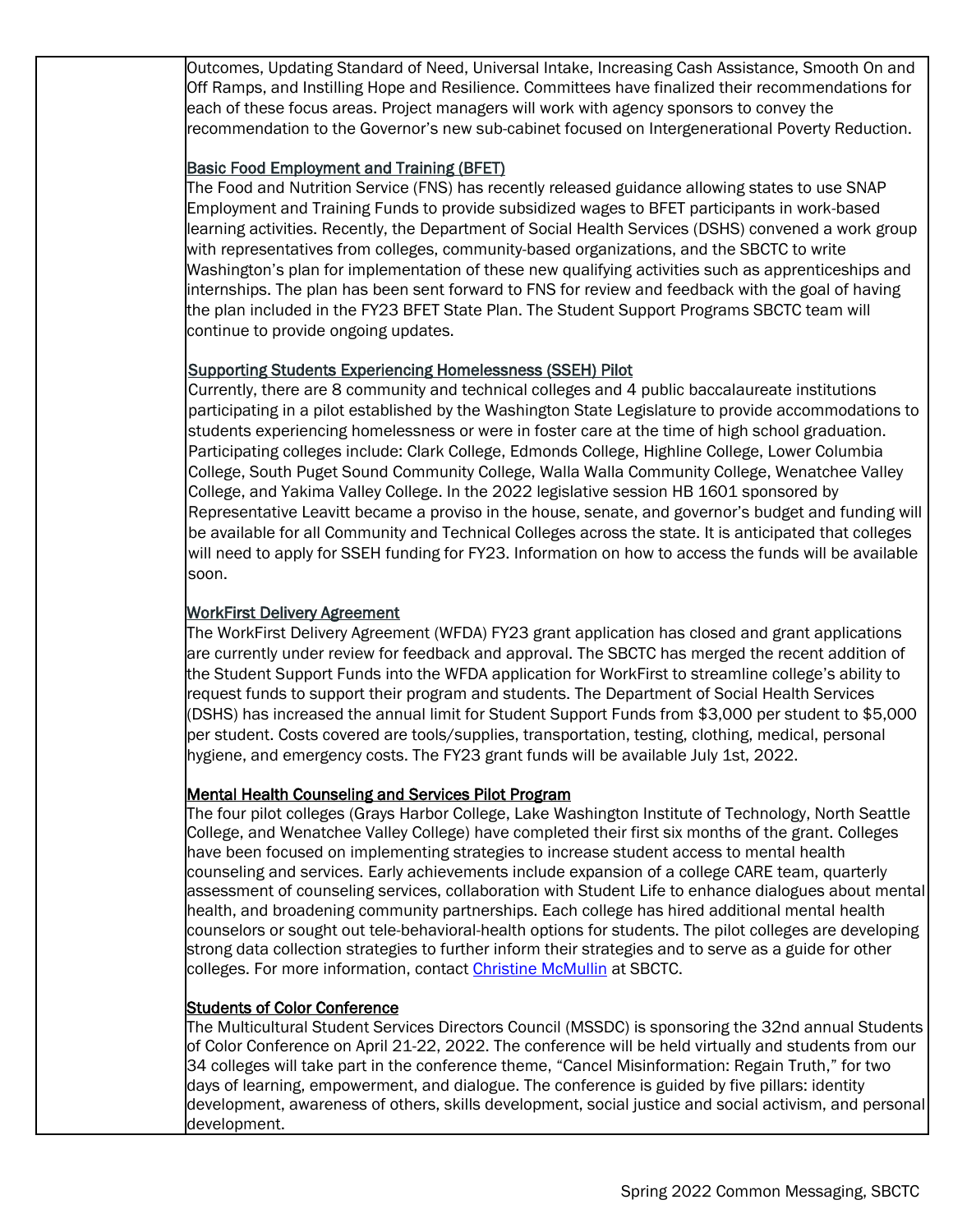| Student          | <b>Staffing Updates:</b>                                                                                                                                                     |
|------------------|------------------------------------------------------------------------------------------------------------------------------------------------------------------------------|
| Success &        | Monica Wilson started in the role of Director for the Student Success Center and Strategic<br>$\bullet$                                                                      |
| <b>Strategic</b> | Initiatives on February 1.                                                                                                                                                   |
| Initiatives      | Laura Schueller, who served both as a Policy Associate for Guided Pathways and previous<br>$\bullet$                                                                         |
|                  | interim director, left her role to continue her amazing work on math reform with Complete                                                                                    |
|                  | College America.                                                                                                                                                             |
|                  |                                                                                                                                                                              |
|                  | 2021-22 Priorities                                                                                                                                                           |
|                  | 1. Access & Retention                                                                                                                                                        |
|                  | a. Interdisciplinary Team Engagement > Placement & Intake Advising Process Inquiry &                                                                                         |
|                  | <b>Action Professional Development</b>                                                                                                                                       |
|                  | b. Student Engagement > Integrate student fellows into examining transparency &                                                                                              |
|                  | effectiveness of program maps and entry processes in the student journey                                                                                                     |
|                  | c. Student Engagement > Integrate student fellows into examination of holistic                                                                                               |
|                  | individualized educational planning practices                                                                                                                                |
|                  | 2. Educational Equity                                                                                                                                                        |
|                  | a. Student Engagement > Guided Pathways IDEAL Fellowship - Diverse students engage                                                                                           |
|                  | in seminars and project-based learning examining college policies and processes                                                                                              |
|                  | b. Faculty Engagement > Building an anti-racist classroom & assessment culture through                                                                                       |
|                  | anti-racist assessment praxis professional development                                                                                                                       |
|                  | c. Data Analysis > Collaboration with Research & Planning Commission and SBCTC Policy                                                                                        |
|                  | Research team - Build data collection models in key areas<br>3. Improve Completions                                                                                          |
|                  | a. Faculty Engagement > Co-Requisite Mathematics Community of Practice                                                                                                       |
|                  | b. Faculty Engagement > English 101 Assessment redesign professional development                                                                                             |
|                  | Cross-departmental Engagement > Placement Process Inquiry & Action Professional<br>C.                                                                                        |
|                  | Development                                                                                                                                                                  |
|                  |                                                                                                                                                                              |
|                  | <b>Learning Agenda and Technical Assistance</b>                                                                                                                              |
|                  | 1. Guided Pathways Coaching                                                                                                                                                  |
|                  | a. Coaching applications are due April 1st. New coaches will be identified by May 1,                                                                                         |
|                  | 2022, with a new coach kick-off May 19th.                                                                                                                                    |
|                  | b. Coaching activities for spring include new coach training, college visits, facilitation at                                                                                |
|                  | the Spring Guided Pathways Institute, and reading work plans.                                                                                                                |
|                  | 2. Learning Communities                                                                                                                                                      |
|                  | a. Antiracist Curriculum Initiative (ACI), funded by the legislature, began Winter quarter                                                                                   |
|                  | 2022. A cohort of interested faculty representing 31 colleges have begun the work of                                                                                         |
|                  | understanding labor-based grading with support from Asao Inoue, the leading scholar                                                                                          |
|                  | in anti-racist writing assessment praxis.                                                                                                                                    |
|                  | b. An in-person event scheduled for May in Spokane has been replaced by a virtual event.                                                                                     |
|                  | This shift will impact the miscellaneous grants awarded to colleges, follow-up<br>information will be sent to all administrators supporting faculty engaged in this project. |
|                  | 3. Guided Pathways IDEAL Student Fellowship                                                                                                                                  |
|                  | a. Cohort Three of the IDEAL Student Fellowship will present the findings of their projects                                                                                  |
|                  | on April 22nd, all community and technical college faculty, staff, and administrators                                                                                        |
|                  | are welcome to attend and learn from the fellows. Contact Ashley Montenegro Ramirez                                                                                          |
|                  | at amontenegroramirez@sbctc.edu for more information.                                                                                                                        |
|                  | 4. Alumni Network Project                                                                                                                                                    |
|                  | a. In partnership with EMSI-BG, the SSC has launched a system wide CTC alumni network                                                                                        |
|                  | project with the following objectives:                                                                                                                                       |
|                  | Development of a robust alumni career network providing historically<br>Ι.                                                                                                   |
|                  | underserved students access to career support that perpetuates inequities in                                                                                                 |
|                  | labor market outcomes and access to career opportunities.                                                                                                                    |
|                  | Support state and college communications designed to express the<br>ii.                                                                                                      |
|                  | relationship between CTC students' trajectory into industry and the local and                                                                                                |
|                  | regional economic impact those investments have generated.                                                                                                                   |
|                  |                                                                                                                                                                              |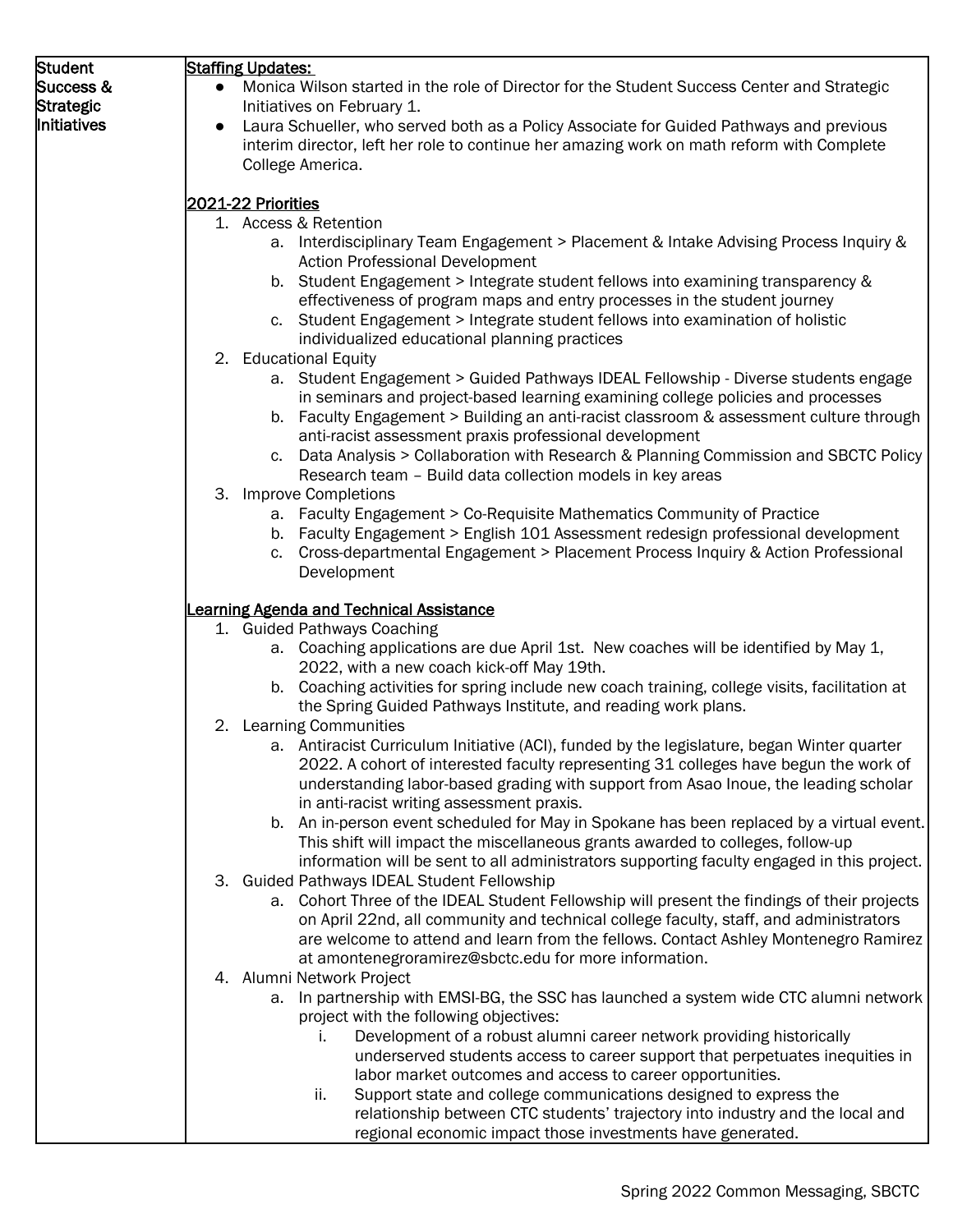|                  | iii.<br>EMSI-BG provided an overview of the system data to the Research and<br>Planning Commission in February 2022, followed by the release of individual<br>college portal access to campus research offices.<br>EMSI-BG will facilitate the webinar, "Exploring Alumni Employment Outcomes"<br>iv.<br>on May 18th from 2:00-3:30 PM to support colleges using the available data<br>set across the colleges. Registration is open for the event now.<br>5. Learning Agenda<br>a. The Guided Pathways Spring Student Success Institute will take place virtually<br>Wednesday, April 13th. Registration is open through April 4th.<br>b. Please see the SSC calendar of events for registration and additional information                                        |
|------------------|---------------------------------------------------------------------------------------------------------------------------------------------------------------------------------------------------------------------------------------------------------------------------------------------------------------------------------------------------------------------------------------------------------------------------------------------------------------------------------------------------------------------------------------------------------------------------------------------------------------------------------------------------------------------------------------------------------------------------------------------------------------------|
|                  | about coming events.                                                                                                                                                                                                                                                                                                                                                                                                                                                                                                                                                                                                                                                                                                                                                |
|                  | 6. Guided Pathways Implementation Work Plan<br>a. The 2022-2023 work plan is due on April 11, 2022. The date was extended to<br>recognize the impact of spring break on cross campus collaboration.<br>b. Guided Pathways Coaches, SBCTC staff, and other critical friends from across the state<br>will read the work plans and generate feedback to share with the colleges May 11-13.<br>c. Colleges will receive feedback on their work plan by June 1, 2022.<br>d. Work is underway to further refine the work plan. A draft work plan will be provided to                                                                                                                                                                                                     |
| <b>Workforce</b> | the Guided Pathways Advisory Council on April 24th for feedback.<br>Aerospace & Advanced Manufacturing Pipeline Advisory Committee                                                                                                                                                                                                                                                                                                                                                                                                                                                                                                                                                                                                                                  |
| Education        | Committee met on March 16 2022 and discussed the status of the monitored Aerospace 1000 FTES<br>and the continued suspension of the redistribution policy for programs not meeting their enrollment<br>targets. A conversation that focused on the alignment of training with industry needs specifically for<br>working adults was started and will continue over the next several meetings. The goal is to develop a<br>more detailed understanding of how higher education can work with industry to maximize credit-for-<br>prior-learning, work-based learning, and/or dual credit opportunities to move working adults toward<br>certificate and degree completion.                                                                                           |
|                  | <b>Career Launch Equipment Funds (2nd Round)</b><br>The second round of Career Launch Equipment Funds was made available to all Career Launch<br>Endorsed programs across the state on March 3, 2022. The funding opportunity is intended to<br>provide for the purchase and installation of capital equipment that supports expanded enrollment<br>capacity within Career Launch endorsed programs and Washington state registered apprenticeships<br>exclusively within the community and technical college system. There is almost two million available in<br>the second round of funding and awardees have until June 30, 2023 to use funding awarded. The<br>application process closes on April 7, 2022 and funds will be available to colleges in May 2022. |
|                  | <b>Workforce Training Customer Advisory Committee (CAC)</b><br>CAC met March 22, 2022. Committee members received an overview of the legislative session<br>highlights significant to SBCTC and members from business and labor shared additional insights from<br>their perspectives and experiences. Updates on Worker Retraining (review committee for private<br>career school funding and suspension of redistribution policy) and Job Skills Program (funding for<br>program application rounds 4 and 5 and program expansion) were shared.                                                                                                                                                                                                                   |
|                  | The committee then reviewed themes from their December meeting and further refined their input<br>related to two key questions:                                                                                                                                                                                                                                                                                                                                                                                                                                                                                                                                                                                                                                     |
|                  | How do you see workforce education programs helping address the things that most concern<br>$\bullet$<br>you?                                                                                                                                                                                                                                                                                                                                                                                                                                                                                                                                                                                                                                                       |
|                  | How might colleges help balance the long-term benefits of degree completion with immediate<br>worker and employer needs?                                                                                                                                                                                                                                                                                                                                                                                                                                                                                                                                                                                                                                            |
|                  | The committee input is being reviewed by the Workforce Education policy staff and will guide<br>$\bullet$<br>future conversations with key partners and stakeholders and work plans for FY23.                                                                                                                                                                                                                                                                                                                                                                                                                                                                                                                                                                       |
|                  | <b>Fire Sciences Discussions</b>                                                                                                                                                                                                                                                                                                                                                                                                                                                                                                                                                                                                                                                                                                                                    |
|                  | Recent conversations and collaboration between SBCTC, Centers of Excellence, IAFF, and WSCFF have<br>informed future discussions related to understanding and addressing present and future firefighter<br>shortages. Next steps in this work include identifying the current needs and projected growth                                                                                                                                                                                                                                                                                                                                                                                                                                                            |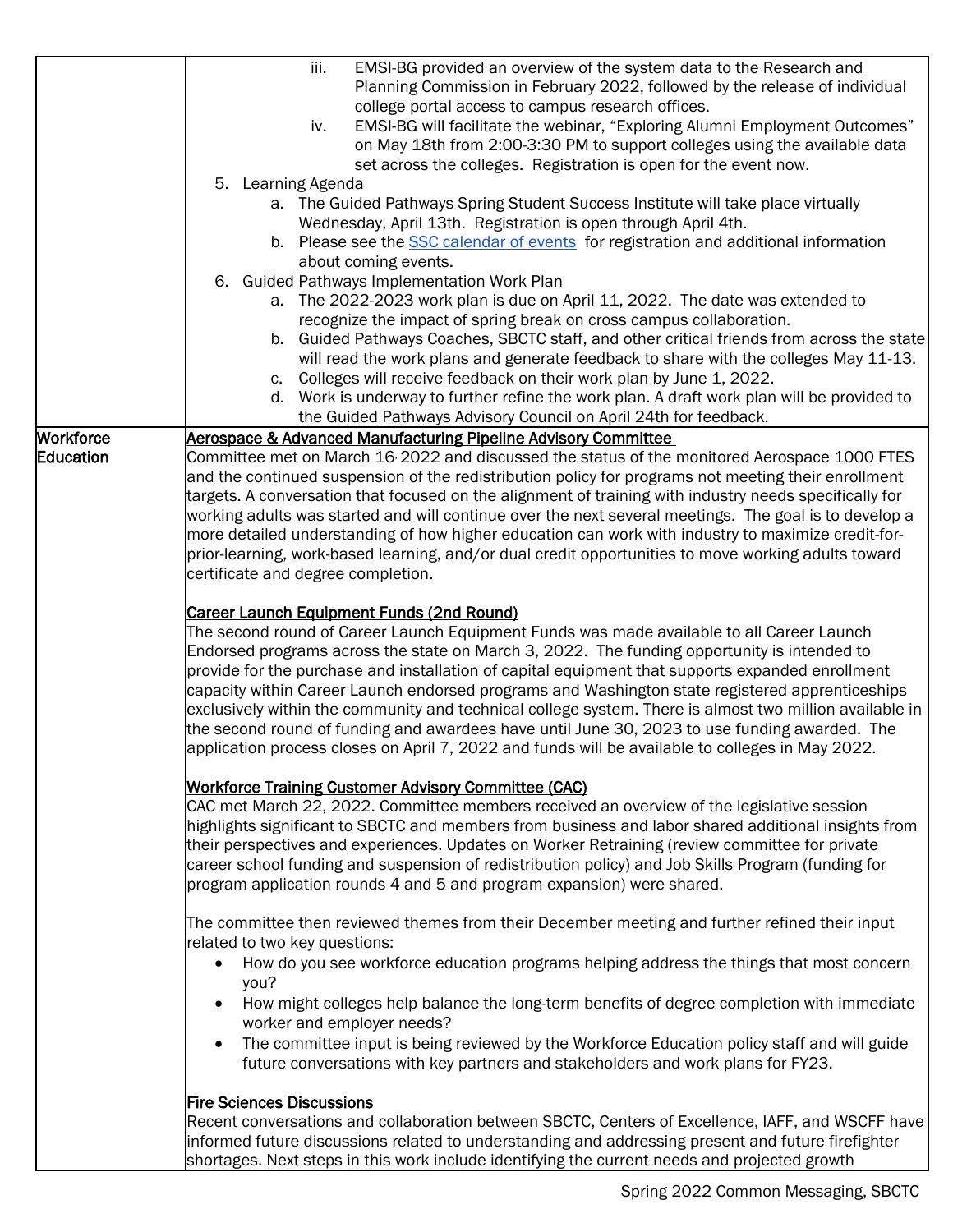retirements and expansion), surveying existing firefighting programs, and convening partners to ensure a thoughtful and integrated approach to meeting industry needs. **CTE Dual Credit** Seattle Colleges and the Washington State Board for Community & Technical Colleges, in partnership with the Office of the Superintendent of Public Instruction, are hosting workshops focused on CTE Dual

Credit practices across the state. These are made possible by Perkins Special Project grant funding.

The Workshop Series includes focus on:

- Provide clarity around Dual Credit policies in Washington
- Share the Guidebook (and other resources) with practitioners
- Gather feedback about the Guidebook from practitioners
- Offer a space for discussion around practices
- Create a community of practice that connects state and local practitioners
- Develop timeline for next steps
- Encourage ongoing connections and access to resources through the Teams site
- Explore new ways to do things highlight policies from other states

Five sessions have been scheduled between March 22nd and May 24th, 2022 times available upon request.

## Temporary Suspension of Redistribution Policies

Due to on-going impacts of the pandemic currently monitored Aerospace 1000 and Career Launch FTES, and Worker Retraining programs will remain in temporary suspension of the redistribution policy through the end of FY22. This is a continuation of a policy suspension first enacted in FY21 to stabilize workforce programs impacted by enrollment declines and reduced class sizes to comply with Covid-19 protocols. Programs will be asked to share strategies they will use in the upcoming months to meet enrollment targets and will be encouraged to utilize strategies already identified in their Perkins Comprehensive Local Needs Assessment.

# [SBCTC Grant Calendar](https://www.sbctc.edu/colleges-staff/grants/default.aspx)

# Perkins Grants Important Dates

Perkins Plan Grant/CLNA

- Application Launch: March 10, 2022
- Application/CLNA Deadline: April 21, 2022
- Review and Feedback by SBCTC: April 22 -May 15, 2022
- College Application Revisions due: June 7, 2022

Perkins Leadership Grants (Corrections, Leadership Block, Non-Traditional, and Special Projects)

- Application Launch: April 14, 2022
- Application Deadline: May 13, 2022

# Early Childhood Education

The Early Achievers Grant (EAG) is a student financial aid program to help employed child care providers and early learning educators complete certificates and associate degrees in early childhood education. The Early Achievers Grant is offered in partnership with the Department of Children, Youth, and Families (DCYF). As part of EAG in FY 23, DCYF made available \$400,000 in Responsive Pathways funding to advance equity in Early Learning.

- Application Launch: March 17, 2022
- Application Deadline: April 28, 2022

# **Healthcare**

In partnership with SEIU 1199 NW Multi-Employer Training and Education Fund, SBCTC hosted an application webinar and partner panel to aid colleges in the development of competitive proposals. Panel participants represented healthcare employers, labor, and a previous HEET participant. This virtual event took place on March 3rd and the recording is available on SBCTC website Healthcare Employees Education and Training (HEET) Grant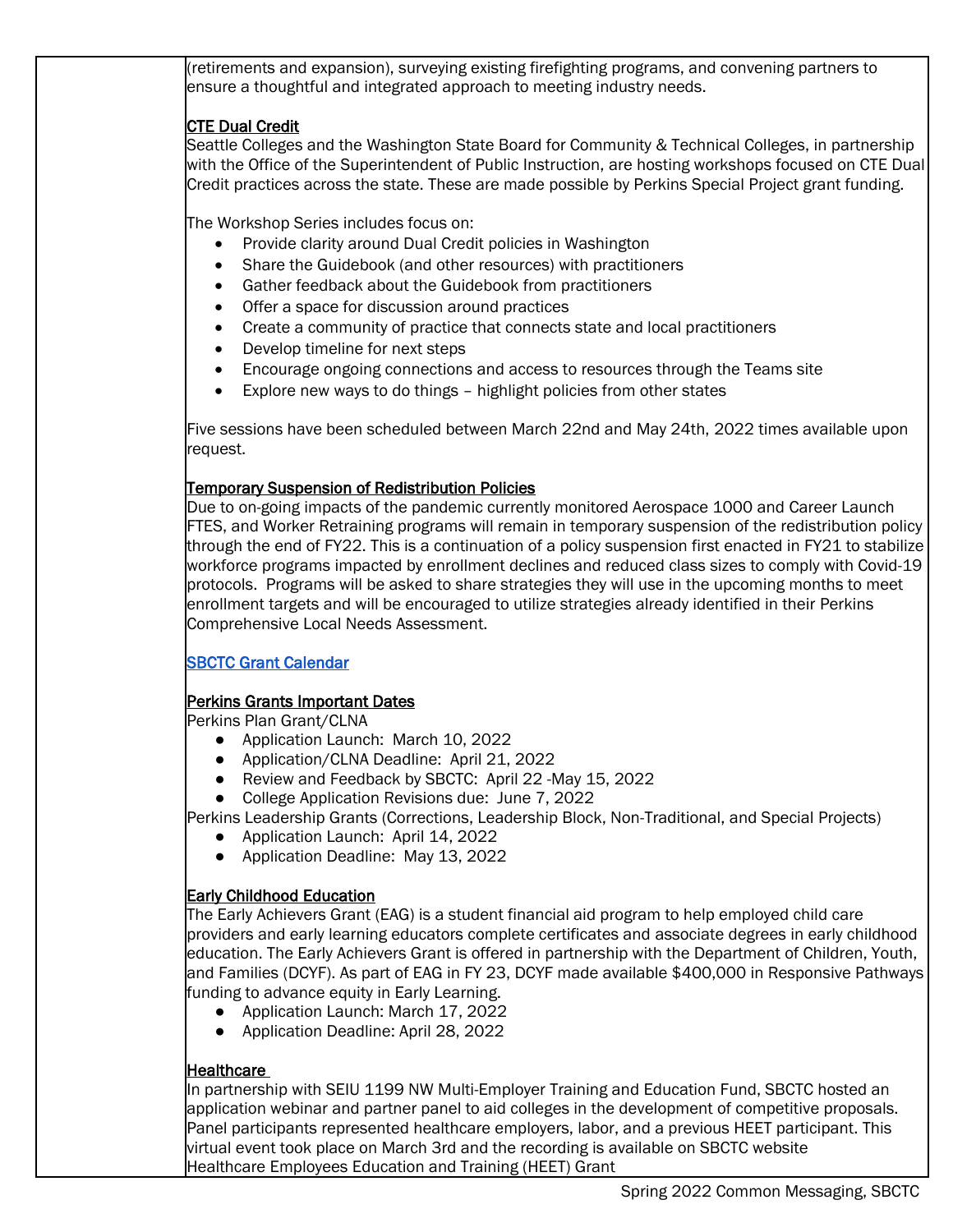|                                                | • Application Launch: February 24, 2022<br>• Application Deadline: April 7, 2022                                                                                                                                                                                                                                                                                                                                                                                                                                                                                                                                                                                                                                                                                                                                            |
|------------------------------------------------|-----------------------------------------------------------------------------------------------------------------------------------------------------------------------------------------------------------------------------------------------------------------------------------------------------------------------------------------------------------------------------------------------------------------------------------------------------------------------------------------------------------------------------------------------------------------------------------------------------------------------------------------------------------------------------------------------------------------------------------------------------------------------------------------------------------------------------|
|                                                | <b>Worker Retraining</b><br><b>Important Grant Dates</b><br>Application Launch: March 10, 2022<br>Application Deadline: April 21, 2022                                                                                                                                                                                                                                                                                                                                                                                                                                                                                                                                                                                                                                                                                      |
|                                                | Apprenticeship RSI<br>Apprenticeship Related Supplement Instruction (RSI) Review Committee met on March 31st. The<br>committee reviewed the RSI plans for six programs and moved four programs on to WSATC for final<br>approval and returned two programs to the sponsor for further review and clarification.                                                                                                                                                                                                                                                                                                                                                                                                                                                                                                             |
|                                                | Job Skills Program<br>This \$1 for \$1 matching grant program funds customized, employer-specific training for<br>$\bullet$<br>incumbent workers and new hires to get the skills they need to advance in their workplaces.<br>The 4th round of grant application reviews resulted in awards of just over \$3 million to 17<br>projects across the system.<br>The next deadline for applications is June 1, 2022                                                                                                                                                                                                                                                                                                                                                                                                             |
|                                                | <b>Centers of Excellence</b><br>The system's 11 industry-specific Centers of Excellence are well into their first year of a new reporting<br>protocol to WACTC, raising the system's shared understanding of the value Centers contribute to the<br>education and training landscape across 5 domains: economic development, industry sector<br>strategies, education innovations & efficiency, workforce supply & demand, and equity & access.                                                                                                                                                                                                                                                                                                                                                                             |
|                                                | Each Center undertakes an evaluative site visit made by SBCTC and system evaluators every 3 years.<br>The Pacific NW Center of Excellence for Clean Energy, housed at Centralia College, completed its site<br>visit this winter. Spring site visits will take evaluators (virtually) to the Centers of Excellence for<br>Aerospace & Advanced Manufacturing (Everett Community College) and Global Trade & Supply Chain<br>Management (Highline College).                                                                                                                                                                                                                                                                                                                                                                  |
|                                                | The 2022 State Legislature provided operating funds to establish a new state Center of Excellence, to<br>be housed at Whatcom College, which is already designated by the NSA as a National Center of<br>Academic Excellence in Information Assurance/Cyber Defense.                                                                                                                                                                                                                                                                                                                                                                                                                                                                                                                                                        |
|                                                | <b>Workforce Education Council (WEC)</b><br>The Workforce Education Council (WEC) meets May 3, 17, and 24 for spring quarter. Meeting topics<br>will focus on a continuation of initiatives: integration of DEI and updating of Skill Standards, launch of<br>the new Program Approval process, focus on enrollment, and Perkins/CLNA. WEC is also committed to<br>strengthening partnerships with WSLC, AWB, and ESD through their quarterly meetings and engaging<br>in professional development. Jarius Rice, Director Employment Connections and Steven Ross, Director<br>Data Architecture, Transformation & Analytic, Employment Security, will join to offer a presentation of<br>labor market data. This quarter will also feature conversations with SBCTC Student Success Center<br>and Tribal Relations offices. |
| Basic<br><b>Education for</b><br>Adults (BEdA) | BEdA continues to offer robust professional development opportunities that center on racial equity for<br>all program staff over the spring quarter. Key offerings include:                                                                                                                                                                                                                                                                                                                                                                                                                                                                                                                                                                                                                                                 |
|                                                | Leading with Racial Equity<br>Teaching the Skills that matter: Project-Based Learning<br>Sustaining Instruction Past COVID-19: Building a New Normal<br><b>Culturally Sustaining and Trauma-Informed Practices</b><br><b>Equity Informed Leadership</b><br>$\bullet$<br>Understanding and Responding to Microaggressions<br>The BEdA team is preparing for their biennial conference that brings together BEdA faculty, staff,                                                                                                                                                                                                                                                                                                                                                                                              |
|                                                | administrators, and other stakeholders for learning, networking, and connection. Rendezvous is no                                                                                                                                                                                                                                                                                                                                                                                                                                                                                                                                                                                                                                                                                                                           |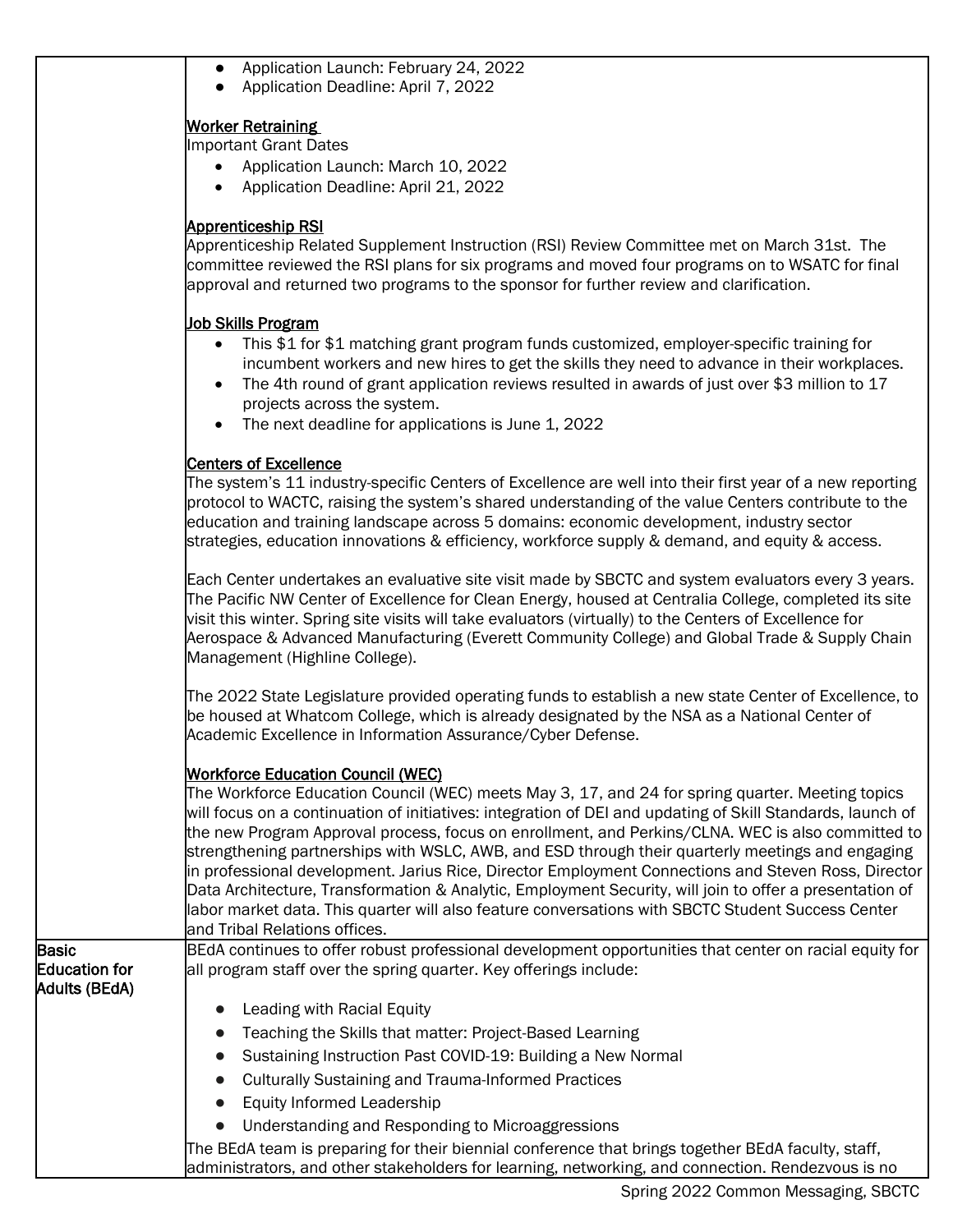|                                                         | more; the BEdA team has rebranded its conference name as <b>BEdA 2022 Biennial Conference</b> . This<br>year's theme is Reflect, Recharge, and Regroup. The conference will feature keynotes and sessions<br>that affirm our vision of racial equity by focusing on anti-blackness in higher education, decolonizing<br>English curriculum and instruction, disability & accessibility justice, guided pathways, and mental<br>health. The BEdA Biennial Conference will engage participants over the four Fridays in July 2022.<br>The Council for Basic Skills will feature new membership after their retreat this June 2022. We would<br>like to thank Teresa McDermott (Olympic College) and her CBS leadership team for their guidance<br>during this current term. CBS will continue to meet virtually.                                                       |
|---------------------------------------------------------|----------------------------------------------------------------------------------------------------------------------------------------------------------------------------------------------------------------------------------------------------------------------------------------------------------------------------------------------------------------------------------------------------------------------------------------------------------------------------------------------------------------------------------------------------------------------------------------------------------------------------------------------------------------------------------------------------------------------------------------------------------------------------------------------------------------------------------------------------------------------|
|                                                         | The Adult Education Advisory Council (AEAC) will continue to meet virtually in 2021-2022, with the<br>potential of an in-person retreat. The council is considering moving to quarterly meetings. The council<br>work plan is up for renewal, and council members will engage in work-plan revision during their<br>summer retreat to restructure committees and sunset completed priorities.<br>The AEAC has several open positions; your support in spreading the word is appreciated.                                                                                                                                                                                                                                                                                                                                                                             |
|                                                         | Position requirements are:<br>Library Program<br><b>Community Based Organization</b>                                                                                                                                                                                                                                                                                                                                                                                                                                                                                                                                                                                                                                                                                                                                                                                 |
|                                                         | Interested persons should complete an online application at Apply to Serve -AEAC. Should any                                                                                                                                                                                                                                                                                                                                                                                                                                                                                                                                                                                                                                                                                                                                                                         |
| College in<br>the Prisons<br>(Corrections<br>Education) | questions arise, please advise interested persons to contact the BEdA unit.<br>SBCTC and WACTC Corrections continue to negotiate the Interagency Agreement for FY23, preparing<br>for the impacts of financial aid eligibility for students in Corrections education prison programs. Added<br>four additional Campus Corrections Education Navigators located at Yakima Valley College, Olympic<br>College, Columbia Basin College, and Centralia College.                                                                                                                                                                                                                                                                                                                                                                                                          |
|                                                         | We welcome Hanan Al-Zubaidy to the Corrections Education team as our new program administrator!<br>Ms. Al-Zubaidy brings a wealth of experience to the team as a former navigator and program director<br>from Larch Corrections Center.                                                                                                                                                                                                                                                                                                                                                                                                                                                                                                                                                                                                                             |
| Tribal<br>Relations &<br>Curriculum<br>Development      | Responding to RCW 43.376 Government-To-Government Relationship Building through Tribal<br>Consultation Principles and WA First Peoples Disproportionality in Higher Education:<br>WA's Community and technical college enrollment by students from Tribal communities was low prior<br>to the global health crisis of COVID 19. The completion rate for AI/AN students made up less than 2%<br>of completers, representing the lowest rate for any student population. With the onset of COVID,<br>enrollment and completion rates plummeted for AI/AN students across the state-dropping 24% from<br>Winter to Spring 2020 quarters.<br>The disproportionality of AI/AN student recruitment, retention, and completion rates can be addressed                                                                                                                       |
|                                                         | through building collaborative partnerships and consultation between local Tribes and CTCs (RCW)<br>43.376 Government to Government with Indian Tribes). This project proposal attempts to bridge this<br>gap by developing a robust outreach initiative, trainings for colleges, and curriculum review to<br>incorporate indigenous knowledge systems.                                                                                                                                                                                                                                                                                                                                                                                                                                                                                                              |
|                                                         | A handful of our community and technical colleges are beginning to engage Tribes in their service<br>districts to address this crisis. Green River College, Grays Harbor College, Highline College, and<br>Wenatchee Valley College (just to name a few) are working with local Tribes to build trust and<br>relationships from which to build authentic, respectful change and open pathways of opportunities.<br>Albeit successful is small pockets, this Tribal engagement needs statewide coordination and training,<br>so colleges are appropriately prepared to begin this work with sovereign nations. The community and<br>technical college system will greatly benefit by having dedicated leadership for this work. Community<br>and technical colleges across have mobilized and are requesting technical assistance to engage<br>regional/local Tribes. |
|                                                         | A primary aim is to develop a strategic plan supporting WA's 34 CTCs Equity Diversity & Inclusion (EDI)<br>policies by acknowledging local Federally Recognized Tribes to reflect traditional territories and lands<br>each CTC resides. The effort begins by honoring Tribal Sovereignty through Tribal Consultation and<br>participation. SBCTC supports the development of WA CTC American Indian Indigenous Advisory                                                                                                                                                                                                                                                                                                                                                                                                                                             |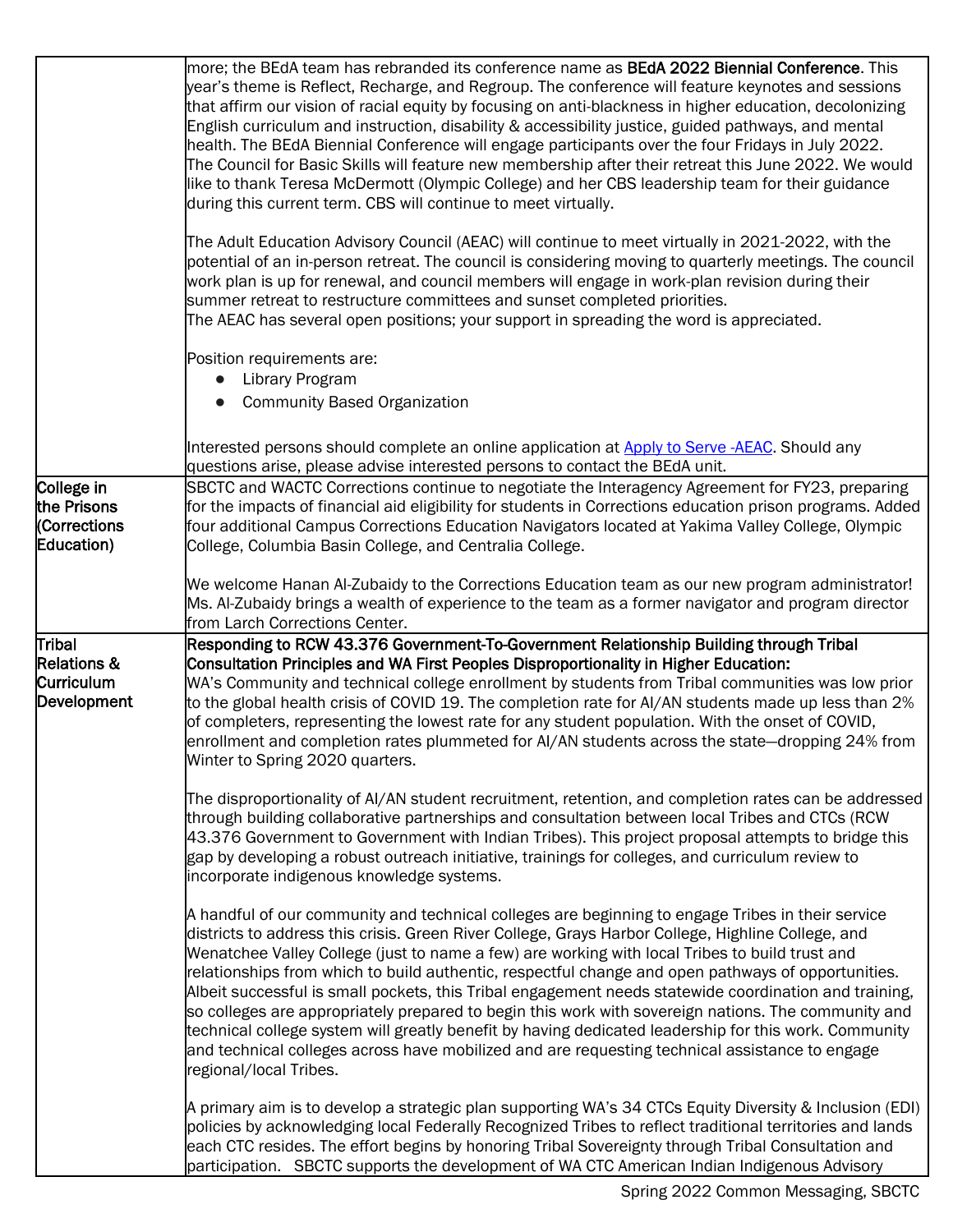Board (WCAAB) to guide the development of government-to-government relationship building between CTCs and WA Tribes. A key outcome will be a WA CTC training toolkit complete with policies, practices, cultural protocols, and resources. The WCAAB will be charged to develop a statewide CTC strategic plan that expands space for Indigenous knowledges throughout Academic Transfer/Basic Skills/CTE-Workforce & other curriculum pathways by way of sustainable Government-To-Government (G2G) Relations and Tribal Consultation principles.

To address American Indian disparities in higher education, WAACB goal is to expand local Indigenous knowledge by initiating institutional change by going beyond decolonizing of education toward Indigenizing (local) and igniting social justice approaches that acknowledge the political, socioeconomic, cultural contributions and intergenerational historical trauma of WA Tribes. In addition, WAACB will recommend alternative pathways for Tribal students/adults/workforce within WA higher education/CTE & technical systems. This includes building institutional capacity, by expanding American Indian knowledge through curriculum development, recruitment policies of AI Faculty/Staff, for Tribal Community Scholars & Wisdom Keepers as Professional Lecturers. Also, WAACB will encourage raising CTCs consciousness of place-where one works, lives and plays, each CTC will be recommended to adopt appropriate land acknowledgement in cooperation with local Tribe, combined with Indigenous pedagogy, placed-based teaching and learning opportunities.

WCAAB CTC representatives include WACTC, IC, WSSSC, DEOC, WEC, and SBCTC Administration and EDI. In addition, WCAAB Tribal representatives include Washington State Native American Education Advisory Committee (WSNAEAC) and Washington's Tribal Leaders Congress (TLC) on Education to provide leadership, and guidance advancing this work. The work includes, but not limited to, the following:

- 1. Curriculum Development, Alignment and Indigenous Pedagogical Approaches.
- 2. Government to Government Training (RCW 43.476—Gov's Office of Indian
- 3. Affairs created in Senate Bill #6175—WA CTCs is absent from this accord).
- 4. Tribal Sovereignty 101
- 5. Communication Strategy and Planning / Outreach & Retention strategies.
- 6. Collaboration and Alignment with OSPI and the Office of Native Education

## DEVELOPMENT OF TRIBAL RELATIONS AND CURRICULUM WILL TAKE TIME-

#### Year One (2021-2022)

- Kicked off Washington State Community and Technical Colleges American Indian Indigenous Studies Advisory Board (WCAAB) February 2022.
- WCAAB Retreat to begin the development of WCAAB Strategic Plan and approve schedule for G2G Regional Trainings through CTC/Tribal Roundtables
- Offer webinar series on government-to-government trainings, best practices, and technical assistance to those expanding curriculum offerings & custom certificate programs.
- Pilot WA CTCs Government to Government Best Practices to Frame WA CTC Tribal Strategy
- Coordinate the updating of Pathways making it an online resource.
- Transfer pathways coordination for UW and other 4-year stakeholders with like / similar programs.

## Year Two (2022-2023)

- Continuation of Advisory Committee
- Finalization of WA CTC/Tribal Govt-to-Govt Toolkit
- Finalization of Pathways resource (TESC) by Summer 2023
- Continuation of government-to-government trainings
- Finalization of transfer pathways.
- Development / collaboration with enrollment strategy experts for indigenous student outreach plan.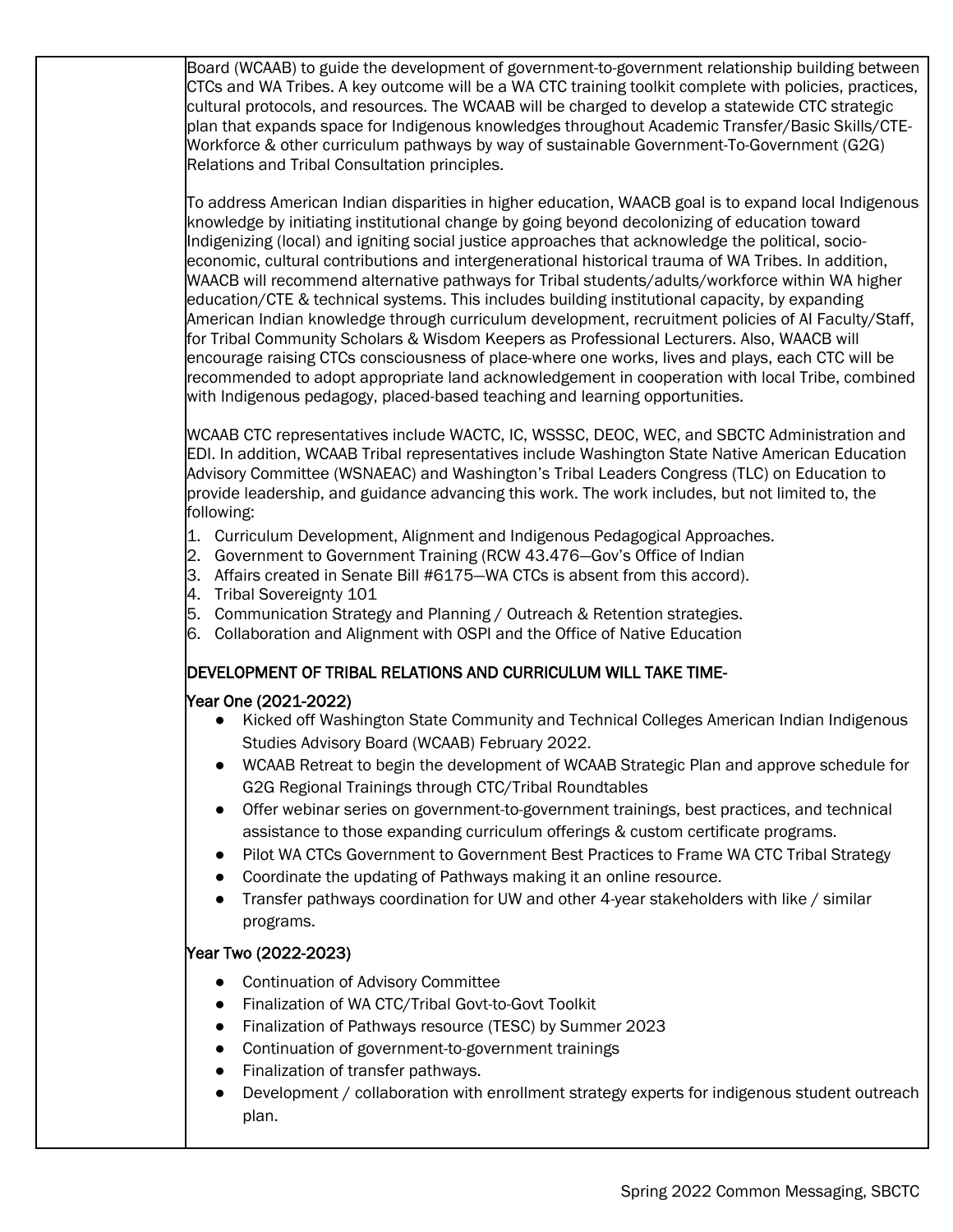| Accessibility      | Revisions to the PDF and Canvas modules of the Micro Courses are now complete! Learners<br>$\bullet$                                         |
|--------------------|----------------------------------------------------------------------------------------------------------------------------------------------|
|                    | can sign up for the Micro Courses.                                                                                                           |
|                    | The public facing Library of Accessibility Resources reflects these changes too.<br>$\bullet$                                                |
|                    | New Events page added to the <b>Accessibility Center</b> page to share previous and upcoming                                                 |
|                    | training opportunities.                                                                                                                      |
|                    | Web Accessibility 101 training for SBCTC developers and web content managers is slated for<br>$\bullet$                                      |
|                    | May 19th.                                                                                                                                    |
|                    | Policy Associate Monica Olsson is collaborating with Monica Wilson, the director of the Student                                              |
|                    |                                                                                                                                              |
|                    | Success Center to deliver agency-wide Disability Justice 101 training.                                                                       |
|                    | How to Create Accessible Videos Guide now available!                                                                                         |
|                    | CATO participated in IMS Global Accessibility Task Force and the vendor grading rubric pilot.                                                |
|                    | Summary of HB 2008 sent to Disability Support Services Council.<br>$\bullet$                                                                 |
|                    | ctcLink Accessibility open forums continue to take place every second Tuesday of the month.                                                  |
| Dual Credit Update | Elementary & Secondary Schools Emergency Relief funds (ESSER)-provided by OSPI to SBCTC system                                               |
|                    | for addressing learning loss in the Running Start Program. Will be distributed to colleges as soon as                                        |
|                    | the inter-agency agreement is signed.                                                                                                        |
|                    |                                                                                                                                              |
| Educational        | <b>Staffing Updates</b>                                                                                                                      |
| Technology & Open  | Alissa Sells has rejoined the Ed. Tech team. Her addition will enhance our vision for innovation and                                         |
| Education          | collaboration. Maggie Stewart joined the Ed Tech team as our new Administrative Assistant. Maggie                                            |
|                    | comes to us from Clark Colleges where she served as the Program Assistant for the last two years<br>within the Teaching and Learning Center. |
|                    |                                                                                                                                              |
|                    | <b>Washington Open ProfTech</b>                                                                                                              |
|                    | The Washington Open ProfTech Project, tasked with creating three openly-licensed introductory                                                |
|                    | textbooks - for Criminal Justice, Health, and Welding - has moved into the authoring phase. Author                                           |
|                    | cohorts for each field have completed training in instructional design for textbooks, accessibility, and                                     |
|                    | OER/Copyright. They are finishing up the process of defining each textbook's table of contents (TOC).                                        |
|                    | The first round of Quality Assurance (QA1) includes the TOCs, chapter overviews and objectives, and                                          |
|                    | identifying chapter units. QA1 Review is fast approaching and the recruiting of peer reviewers has just                                      |
|                    | begun.                                                                                                                                       |
|                    |                                                                                                                                              |
|                    | <b>Washington 100</b>                                                                                                                        |
|                    | Launched a comprehensive inventory of peer-recommended Open Educational Resources (OER) for                                                  |
|                    | Washington's community & technical colleges' 100 highest-enrolled classes. Washington 100 may                                                |
|                    | provide direct support for the system initiatives related to mapping out students' academic progress,                                        |
|                    | such as Running Start and Guided Pathway.                                                                                                    |
|                    | <b>OER and Low-Cost Labeling Policies</b>                                                                                                    |
|                    | Implementation of OER and Low-Cost Labeling Policies, legislative mandates (RCW 28B.50.789) that                                             |
|                    | require specific labeling of courses that use OER and low-cost materials is well underway. College                                           |
|                    | implementation data (total number of courses labeled and the number of students enrolled) are                                                |
|                    | available. If interested, contact bchae@sbctc.edu. For more information, visit Implementation                                                |
|                    | Resource Hub.                                                                                                                                |
|                    | <b>WA Course Design Checklist</b>                                                                                                            |
|                    | The WA Checklist and WA Checklist Guides are currently undergoing review to ensure the resources                                             |
|                    | are leading with racial equity. A new version (V4) of the WA Checklist based on feedback from the                                            |
|                    | equity review team will be available this summer. Thank you to Ámbar MArtinez, Claudine Richardson,                                          |
|                    | Amanda Chin, Guava Jordan, and Emeka Udenze for participating in this review.                                                                |
|                    |                                                                                                                                              |
|                    | eTutoring<br>Student usage remains high. We're looking at some big changes moving into the spring and summer,                                |
|                    | including: additional how-to videos for students and tutors, upgraded tutor training process, changes &                                      |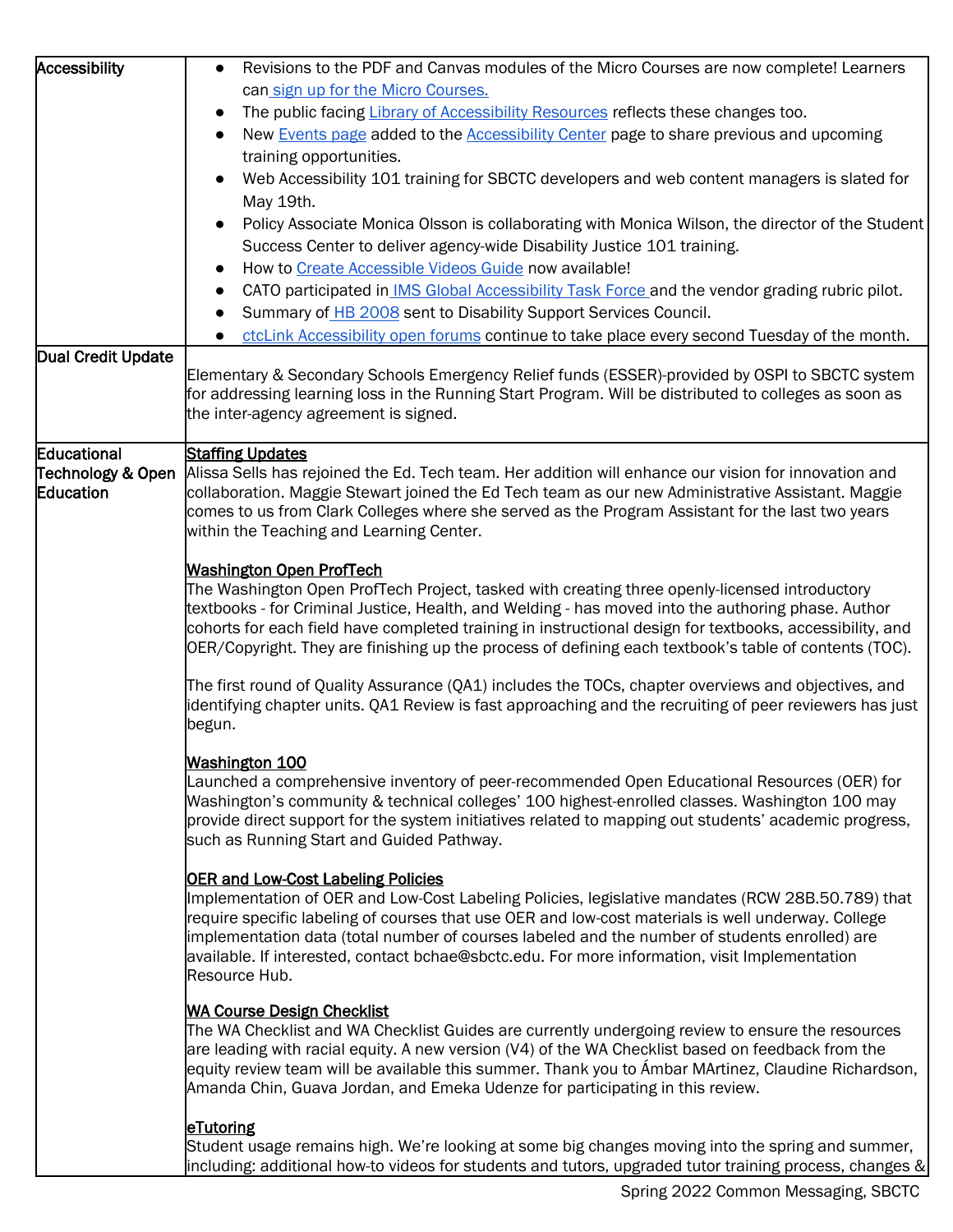|                    | modernization of the homepage and pages with student, admin, and writing center information pages.                                                                                                                                                                                                                                                                                                                                                                                                                                                                                                                             |
|--------------------|--------------------------------------------------------------------------------------------------------------------------------------------------------------------------------------------------------------------------------------------------------------------------------------------------------------------------------------------------------------------------------------------------------------------------------------------------------------------------------------------------------------------------------------------------------------------------------------------------------------------------------|
|                    | <b>EdTech Commons</b><br>The EdTech Advisory Group has been working on its structure and processes including the<br>accompanying web site, the EdTech Commons. Recent work includes integration with Canvas and user<br>account management.                                                                                                                                                                                                                                                                                                                                                                                    |
|                    | ctcLink Deployments<br>We're in the final stretch, with a month to go until the six remaining Legacy colleges move to ctcLink.<br>The EdTech group works with college staff in migrating their Canvas systems and using Canvas<br>Integration with ctcLink.                                                                                                                                                                                                                                                                                                                                                                    |
|                    | <b>ECE Shared Course Procedures</b><br>Primary contact: Brook Bane (bbane@sbctc.edu, elearning@sbctc.edu)<br>As more colleges move over to ctcLink, we just want to be sure colleges are up to date on the shared<br>course procedures once in Peoplesoft. All ECE shared courses are now offered every quarter, so no<br>having to guess or wait to find out on what courses will run. Please feel free to reach out to Brook<br>Bane with any questions or help you may need. ECE Shared Course Procedures & Policies                                                                                                        |
|                    | ctcLink Colleges<br>To adopt (offer) a shared course through your college:<br>1. Locate the course you'd like to offer from the WAOL Course List.<br>2. Assign its name and class number for your college.<br>3. Build the course in ctcLink, marking the mode as "WA". (There's no other indicator in Campus<br>Solutions. Step 4 below provides the connection between your section and the correct WAOL ID.)<br>4. Provide WAOL staff with class numbers and WAOL IDs of ECE courses you are offering.<br>5. Announce the course is running on WAOL start/stop dates, which may vary from your college<br>start/stop dates. |
|                    | Grades are emailed to your registration office the day after WAOL grades are due.                                                                                                                                                                                                                                                                                                                                                                                                                                                                                                                                              |
| Transfer Education | <b>LPN to BSN Pathways Approved</b><br>The Joint Transfer Council (JTC) has approved two new nursing pathways:<br>Practical Nursing to Associate in Nursing DTA/MRP<br>$\bullet$<br>Practical Nursing to Bachelor of Science in Nursing DTA/MRP                                                                                                                                                                                                                                                                                                                                                                                |
|                    | These new pathways provide opportunities for current LPNs, or students completing an LPN certificate<br>to transition into an ADN or RN program without occurring significant excess credit. These new<br>pathways are effective Fall 2022 and guidance for adoption by individual colleges is forthcoming.                                                                                                                                                                                                                                                                                                                    |
|                    | <b>Revised Computer Science Degrees</b><br>A JTC workgroup has reviewed the Computer Science DTA/MRP and the AST-Track 2 as a pathway for<br>students who intend to pursue bachelor's degrees in computer science. The result of this work is<br>minor revisions to the Computer Science DTA/MRP and a new Computer Science track within the AST-<br>Track 2. These draft degrees will route through the system for feedback during Spring and Fall council<br>and commission meetings.                                                                                                                                        |
|                    | <b>Bachelor's Degree Review Process</b><br>To increase transparency, all new bachelor's degree proposals will be routed broadly within the system<br>(IC, ATC, BLC, WEC) at the Statement of Need stage of the process. This new process will bring<br>awareness to the expanding list of opportunities for students and create an opportunity for<br>stakeholders to provide input and feedback that can help to shape the collective work of the CTC<br>system.                                                                                                                                                              |
|                    | <b>Bachelor of Science in Computer Science</b><br>Statewide work continues around the development of the new Bachelor of Science in Computer<br>Science degree. The Seattle Colleges, with North Seattle as the lead, have submitted their final<br>program proposal. AppConnect Northwest, a consortium of seven colleges led by Lake Washington                                                                                                                                                                                                                                                                              |